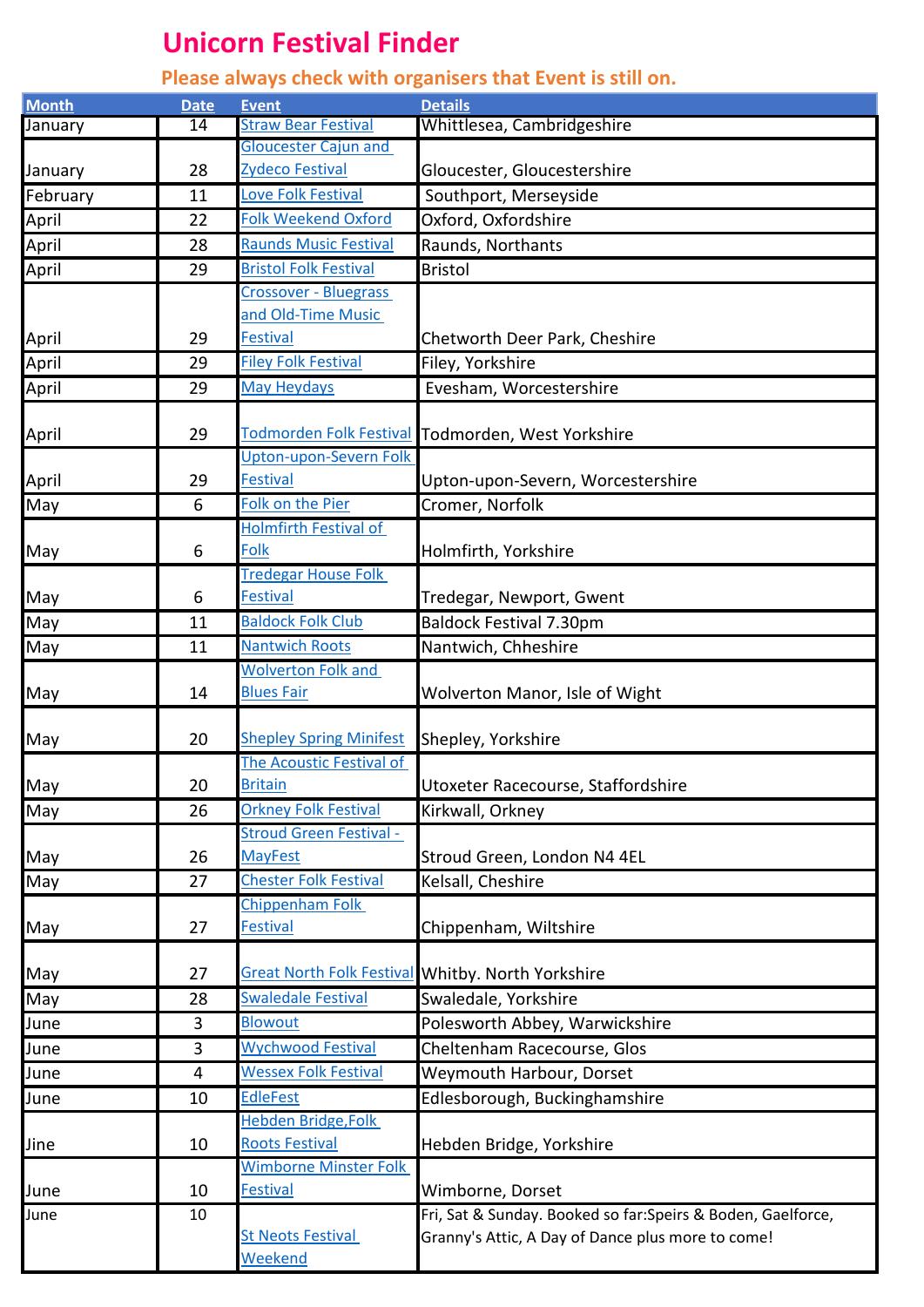| June | 11             | <b>Strawberry Fair</b>                                       | Cambridge, Cambridgeshire                                  |
|------|----------------|--------------------------------------------------------------|------------------------------------------------------------|
|      |                |                                                              |                                                            |
| June | 12             | <b>Rochdale Folk Festival</b>                                | Rochdale, Greater Manchester                               |
| June | 16             | <b>Beardy Folk Festival</b><br><b>Grand Northern Ukulele</b> | Cleobury Mortimer, Shropshire                              |
| June | 16             | <b>Festival</b>                                              | Huddersfield, Yorkshire                                    |
|      |                |                                                              |                                                            |
| June | 16             | <b>Middlewich FAB Festival</b>                               | Middlewich, Cheshire                                       |
| June | 16             | <b>Towerfest</b>                                             | Drax Nr Selby, Yorkshire                                   |
|      |                |                                                              |                                                            |
| June | 17             | <b>Beverley Fringe Festival</b>                              | Beverley locations, Yorkshire                              |
| June | 17             | <b>Black Deer Festival</b>                                   | Tunbridge Wells, Kent                                      |
|      |                | <b>Falmouth International</b>                                |                                                            |
| June | 17             | <b>Sea Shanty Festival</b>                                   | Falmouth, Cornwall                                         |
| June | 17             | <b>Lichfield Folk Festival</b>                               | Lichfield, Staffordshire                                   |
|      |                |                                                              |                                                            |
| June | 17             | <b>Moor and Coast Session</b>                                | Whitby, Yorkshire                                          |
|      |                | <b>John Martyn Summer</b>                                    |                                                            |
| June | 17             | <b>Gathering</b>                                             | Hackforth Hall, North Yorkshire                            |
|      |                | <b>Barn On The Farm</b>                                      |                                                            |
| June | 22             | <b>Festival</b>                                              | Over Farm, Gloucester, Glos                                |
| June | 23             | Leigh Folk Festival                                          | Leigh on Sea, Essex                                        |
| June | 24             | <b>Exile Music Festival</b>                                  | Sabine Hay, Darley Dale, Derbyshire                        |
| June | 24             | <b>St Alban's Folk Festival</b>                              | St Albans, Hertfordshire                                   |
| June | 24             | <b>Trip to Verwood</b>                                       | Verwood, Dorset                                            |
|      |                | <b>West Somerset Folk</b>                                    |                                                            |
| June | 24             | <b>Festival</b>                                              | Carhampton, Nr Minehead                                    |
| June | 25             | <b>Bury Folk Festival</b>                                    | <b>Bury St Edmunds, Suffolk</b>                            |
| June | 25             | Folk in the Field                                            | Shiptonthorpe, Yorkshire                                   |
| June | 25             | <b>Folk On The Quay</b>                                      | Poole, Dorset                                              |
|      |                | <b>Cleckheaton Folk</b>                                      |                                                            |
| July | $\mathbf{1}$   | <b>Festival</b>                                              | Cleckheaton, Yorkshire                                     |
| July | 1              | <b>Folk in a Field</b>                                       | Bradmoor Woods, West Acre, Norfolk                         |
|      |                | Sandwich Folk and Ale                                        |                                                            |
| July | $\mathbf{1}$   | <b>Festival</b>                                              | Sandwich, Kent                                             |
| July | $\mathbf{1}$   | <b>Folk At The Hall</b>                                      | Trelawnyd, Flintshire                                      |
| July | $\overline{2}$ | <b>Kimpton Folk Festival</b>                                 | Kimpton, Hertfordshire                                     |
| July | 6              | <b>New Forest Folk Festival</b>                              | Plaitford, Romsey, Hampshire                               |
|      |                |                                                              |                                                            |
| July | $\overline{7}$ |                                                              | <b>Bromsgrove Folk Festival Bromsgrove, Worcestershire</b> |
|      |                |                                                              |                                                            |
| July | 8              | <b>Cornbury Music Festival</b>                               | The Great Tew Park, Oxfordshire                            |
| July | 8              | <b>Ely Folk Festival</b>                                     | Ely, Cambridgeshire                                        |
| July | 8              | <b>Furness Tradition</b>                                     | Furness, Cumbria                                           |
| July | 8              | <b>Priddy Folk Festival</b>                                  | Priddy, nr Wells, Somerset                                 |
| July | 9              | <b>Beggars Fair</b>                                          | Romsey, Hampshire                                          |
| July | 14             | <b>Gate To Southwell</b>                                     | Kirklington, Nottinghamshire                               |
| July | 15             | <b>Stainsby Festival</b>                                     | Stainsby, Derbyshire                                       |
| July | 17             | Folk by the Oak                                              | Hatfield House, Hertfordshire                              |
| July | 21             | <b>Warwick Folk Festival</b>                                 | Castle Park, Warwick                                       |